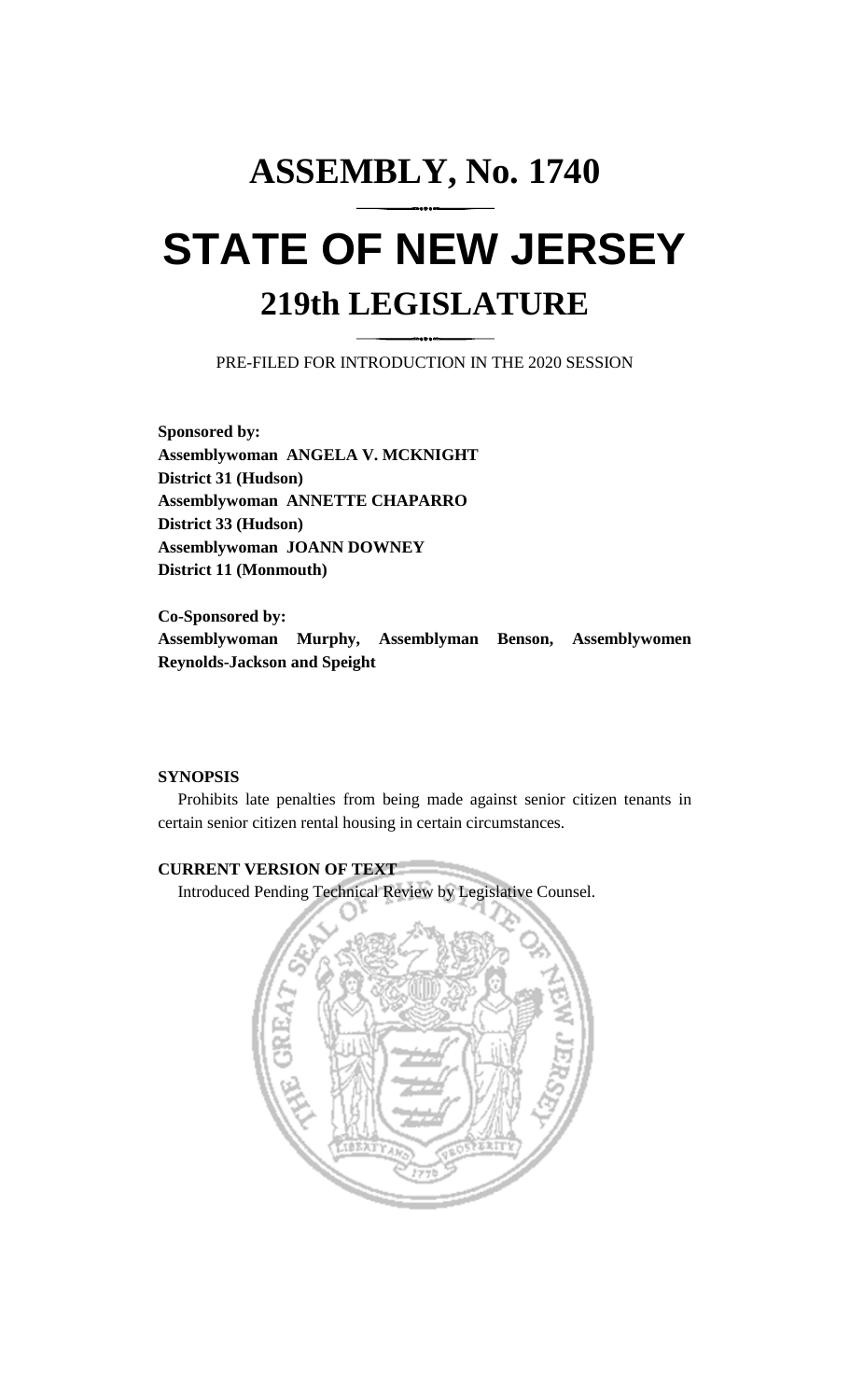### **A1740** MCKNIGHT, CHAPARRO

 $\mathcal{D}_{\mathcal{L}}$ 

 **AN ACT** concerning delinquency and other late charges for certain senior citizen rental housing, and amending and supplementing P.L.1976, c.100. **BE IT ENACTED** *by the Senate and General Assembly of the State* 

*of New Jersey:*

1. (New section) a. As used in this section:

 "Business day" means any day other than a Saturday, Sunday or State or federal holiday.

 "Health care facility" means a health care facility licensed by the Department of Health pursuant to P.L.1971, c.136 (C.26:2H-1 et seq.), a psychiatric hospital operated by the Department of Human Services and listed in R.S.30:1-7, or any similar facility licensed by and operating in another state.

 "Senior citizen" means a person 62 years of age or over and shall include a surviving spouse if that surviving spouse is 55 years of age or over.

 "Senior citizen housing project" means any building or structure, and any land appurtenant thereto, having three or more rental dwelling units intended for, and solely occupied by, senior citizens; except that, it shall not include owner-occupied premises having not more than three dwelling units that are rented or offered for rent, or any health care facility as defined in the "Health Care Facilities Planning Act," P.L.1971, c.136 (C.26:2H-1 et seq.).

 b. A delinquency or late charge shall not be imposed upon a senior citizen residing in a senior citizen housing project during any time period in which the senior citizen was unable to make a rent payment due to the senior citizen being admitted to a health care facility, and including the five business day period immediately following the return of the senior citizen to the rental premises, except that the senior citizen, or a representative thereof, shall provide written proof of the admittance to the landlord before the completion of the fifth business day immediately following the return of the senior citizen to the rental premises. Upon discharge from a health care facility, the senior citizen shall have five business days to remit payment of any rent due. If payment of rent is not remitted within five business days following discharge, any delinquency or other late charge permitted under law may be imposed upon the senior citizen.

 The grace period of five business days shall not commence following discharge from a health care facility if the senior citizen is admitted to a subsequent health care facility and does not return to the rental premises following discharge from the prior health care facility.

**EXPLANATION – Matter enclosed in bold-faced brackets [thus] in the above bill is not enacted and is intended to be omitted in the law.**

**Matter underlined thus is new matter.**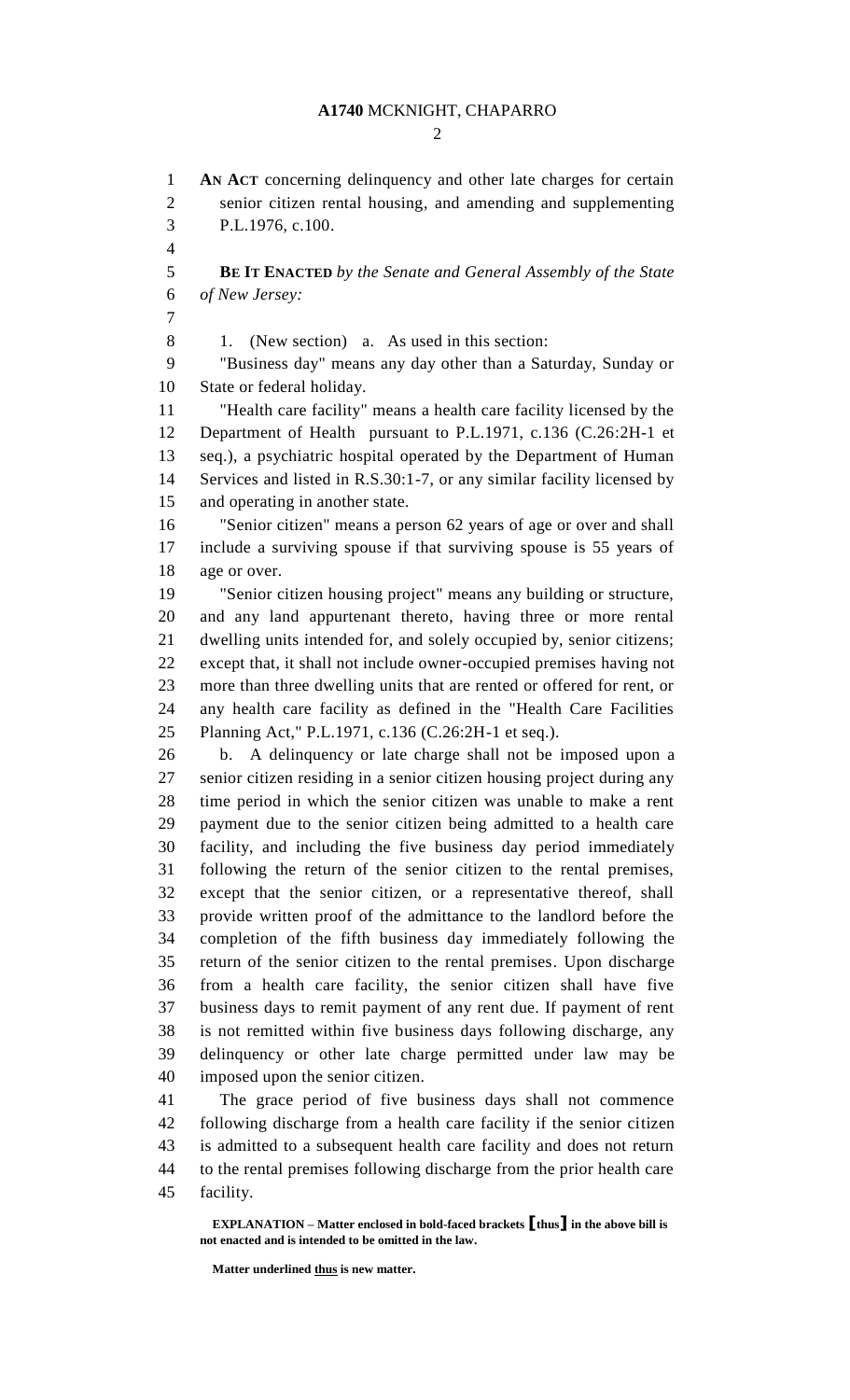#### **A1740** MCKNIGHT, CHAPARRO

 c. A person violating the provisions of this section shall be a disorderly person pursuant to section 2 of P.L.1976, c.100 (C.2A:42-6.2). 2. Section 2 of P.L.1976, c.100 (C.2A:42-6.2) is amended to read as follows: 2. Any person violating the provisions of **[**this act**]** section 1 of 8 P.L.1976, c.100 (C.2A:42-6.1) or section 1 of P.L., c. (C. (pending before the Legislature as this bill) shall be a disorderly person. (cf: P.L.1976, c.100, s.2) 3. Section 3 of P.L.1976, c.100 (C.2A:42-6.3) is amended to read as follows: 3. The provisions of **[**this act**]** section 1 of P.L.1976, c.100 16 (C.2A:42-6.1) shall only be applicable to premises rented or leased by senior citizens receiving Social Security Old Age Pensions, Railroad Retirement Pensions or other governmental pensions in lieu of Social Security Old Age Pensions, and by recipients of Social Security Disability Benefits, Supplemental Security Income or benefits under Work First New Jersey. (cf: P.L.2001, c.142, s.2) 4. This act shall take effect immediately. STATEMENT This bill prohibits the landlord of a senior citizen housing project from imposing certain late charges upon senior citizen tenants who are unable to make timely rent payments due to their admittance to a health care facility. Under current law, a landlord is prohibited from imposing late charges on certain senior citizen tenants, including those who receive certain pension benefits or governmental assistance, during the five business day period following the due date of a rental payment. The bill would expand these provisions to include certain senior citizen tenants who have been admitted to a health care facility. Specifically, the bill provides that no late charge may be imposed on a senior citizen tenant who resides in a senior citizen housing project during: (1) any time period in which the senior citizen was unable to make a timely rent payment due to the person's admittance to a health care facility, and (2) the period of five business days following the senior citizen's return to the rental premises. The senior citizen, or a representative thereof, would be required to provide written proof of the admittance, within the period of five business days following the return to the rental premises, in order to qualify for the grace period.